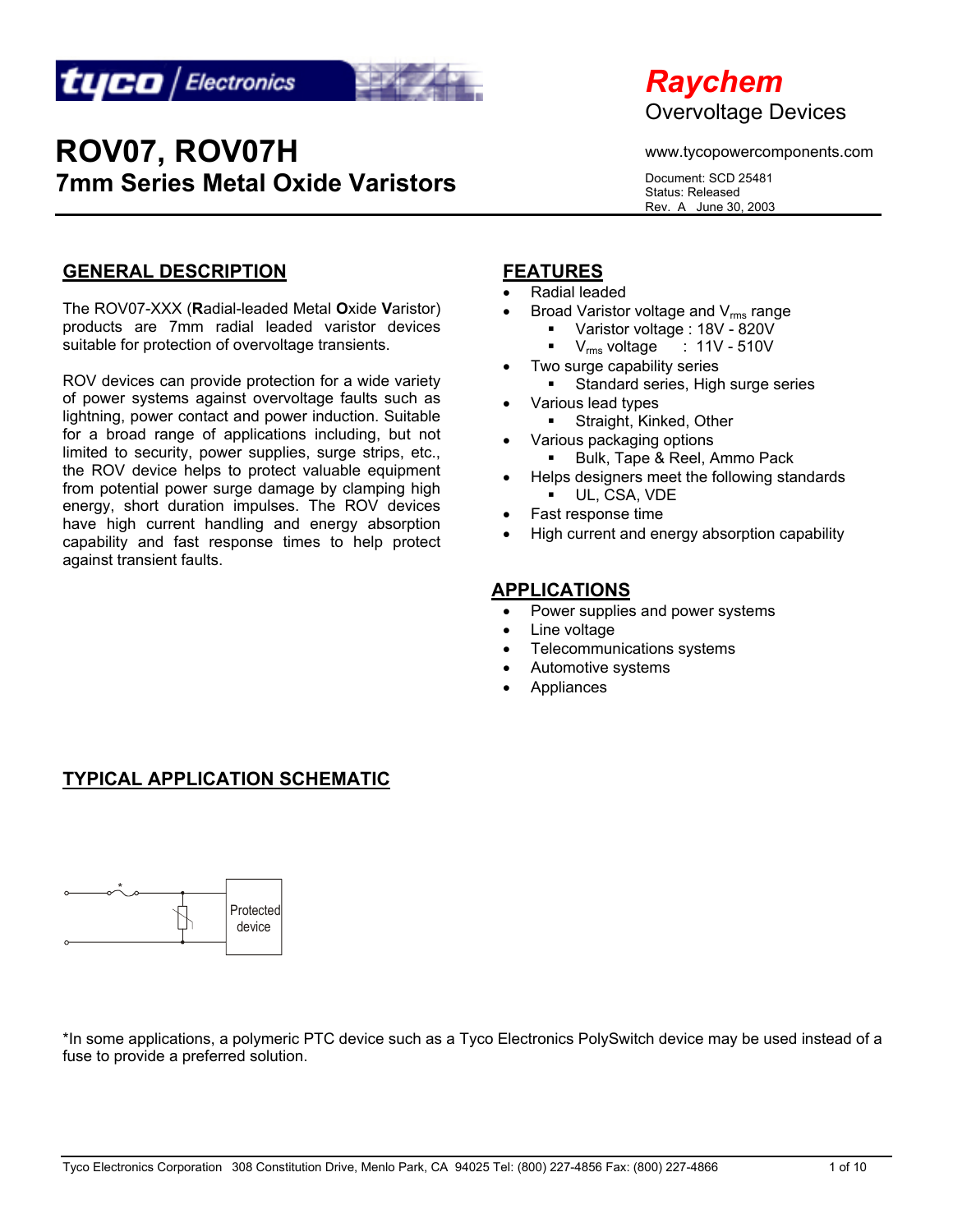

# *Raychem*  Overvoltage Devices

#### www.tycopowercomponents.com

Document: SCD 25481 Status: Released Rev. A June 30, 2003

## **PART NUMBERING**



### **DEVICE MARKING**





## **GENERAL CHARACTERISTICS**

Storage temperature:  $-40^{\circ}$ C ... +125°C Maximum operating temperature:  $-40^{\circ}$ C ... +125 $^{\circ}$ C Maximum working surface temperature: +115°C Temperature coefficient of voltage: 0 ... +0.05% / °C max. Insulation resistance of coating (@ 500 VDC): Over 1000MΩ Maximum response time: 25ns Lead Material: 22 AWG Sn/Pb Plated Copper

## **AGENCY RECOGNITION**

Device Ratings and Characteristics Tables contain specific recognition information for each individual part. The table below details marking symbols for each agency recognition type.

| UL1414 | UI 1449       | <b>CSA</b> | VDE |
|--------|---------------|------------|-----|
|        | (2nd Edition) |            |     |
|        |               |            |     |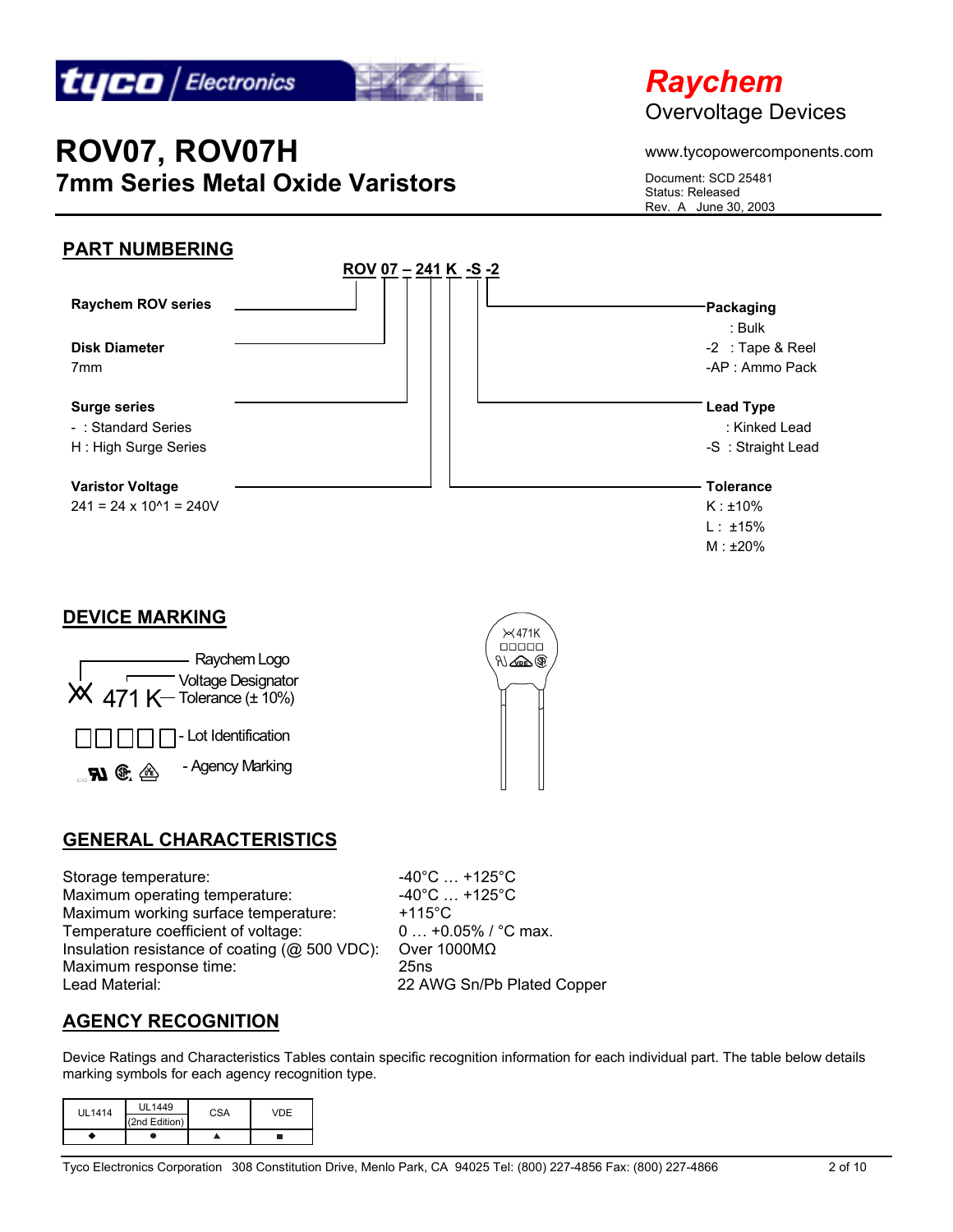



www.tycopowercomponents.com

Document: SCD 25481 Status: Released Rev. A June 30, 2003

## **DEVICE RATINGS AND CHARACTERISTICS**

#### **STANDARD SERIES**

| <b>Part Number</b> |            | Varistor Voltage<br>V@1.0mA | Maximum<br>Allowable<br>Voltage |            | Maximum<br>Clamping<br>Voltage<br>V@10A |                         | Maximum<br>Surge Current<br>(8x20us)  | Rated<br>Wattage | Energy<br>(10x1000us) | Capacitance<br>(Typical) | Certifications               |
|--------------------|------------|-----------------------------|---------------------------------|------------|-----------------------------------------|-------------------------|---------------------------------------|------------------|-----------------------|--------------------------|------------------------------|
|                    | $(V_{DC})$ | <b>Tolerance</b>            | $V_{rms}$<br>$(V_{AC})$         | $(V_{DC})$ | $(V_{DC})$                              | 1<br><b>Time</b><br>(A) | $\overline{2}$<br><b>Times</b><br>(A) | (W)              | $(\mathsf{J})$        | @1kHz<br>(pF)            | $\mathbf{M}$ G. $\triangleq$ |
| <b>ROV07-180M</b>  | 18         | ±20%                        | 11                              | 14         | $36^{11}$                               |                         |                                       |                  | 1.2                   | 2918                     | $\bullet$                    |
| <b>ROV07-220L</b>  | 22         | ±15%                        | 14                              | 18         | $43^{1}$                                |                         |                                       |                  | 1.4                   | 2933                     | $\bullet$                    |
| <b>ROV07-270K</b>  | 27         |                             | 17                              | 22         | $53^{1}$                                |                         |                                       |                  | 1.7                   | 2344                     | $\bullet$                    |
| ROV07-330K         | 33         |                             | 20                              | 26         | $65^{11}$                               | 250                     | 125                                   | 0.02             | 2.2                   | 1840                     | $\bullet$                    |
| <b>ROV07-390K</b>  | 39         |                             | 25                              | 31         | $77^{1}$                                |                         |                                       |                  | 2.4                   | 1817                     | $\bullet$                    |
| <b>ROV07-470K</b>  | 47         |                             | 30                              | 38         | $93^{11}$                               |                         |                                       |                  | 3.0                   | 1595                     | $\bullet$                    |
| <b>ROV07-560K</b>  | 56         |                             | 35                              | 45         | $110^{1}$                               |                         |                                       |                  | 3.5                   | 1333                     | $\bullet$                    |
| <b>ROV07-680K</b>  | 68         |                             | 40                              | 56         | $135^{1}$                               |                         |                                       |                  | 4.3                   | 1119                     | $\bullet$                    |
| ROV07-820K         | 82         |                             | 50                              | 65         | 135                                     |                         |                                       |                  | 5.5                   | 643                      | $\bullet$<br>■               |
| ROV07-101K         | 100        |                             | 60                              | 85         | 165                                     |                         |                                       |                  | 7.0                   | 535                      | $\bullet$<br>г               |
| ROV07-121K         | 120        |                             | 75                              | 100        | 200                                     |                         |                                       |                  | 8.0                   | 457                      | $\bullet$<br>Е               |
| <b>ROV07-151K</b>  | 150        |                             | 95                              | 125        | 250                                     |                         |                                       |                  | 11.0                  | 371                      | $\bullet$<br>■               |
| ROV07-181K         | 180        |                             | 115                             | 150        | 300                                     |                         |                                       |                  | 13.0                  | 215                      | $\bullet$<br>▬               |
| ROV07-201K         | 200        |                             | 130                             | 170        | 340                                     |                         |                                       |                  | 14.3                  | 224                      |                              |
| ROV07-221K         | 220        |                             | 140                             | 180        | 360                                     |                         |                                       |                  | 15.5                  | 190                      |                              |
| ROV07-241K         | 240        | ±10%                        | 150                             | 200        | 395                                     |                         |                                       |                  | 16.8                  | 185                      |                              |
| ROV07-271K         | 270        |                             | 175                             | 225        | 455                                     |                         |                                       |                  | 19.8                  | 161                      |                              |
| ROV07-301K         | 300        |                             | 195                             | 250        | 505                                     |                         |                                       |                  | 21.0                  | 135                      |                              |
| ROV07-331K         | 330        |                             | 210                             | 275        | 550                                     | 1200                    | 600                                   | 0.25             | 23.0                  | 141                      |                              |
| ROV07-361K         | 360        |                             | 230                             | 300        | 595                                     |                         |                                       |                  | 26.0                  | 117                      | $\blacksquare$               |
| ROV07-391K         | 390        |                             | 250                             | 320        | 650                                     |                         |                                       |                  | 30.0                  | 110                      | п                            |
| ROV07-431K         | 430        |                             | 275                             | 350        | 710                                     |                         |                                       |                  | 33.0                  | 111                      | $\blacksquare$               |
| ROV07-471K         | 470        |                             | 300                             | 385        | 775                                     |                         |                                       |                  | 35.0                  | 102                      |                              |
| ROV07-511K         | 510        |                             | 320                             | 418        | 842                                     |                         |                                       |                  | 37.0                  | 100                      |                              |
| ROV07-561K         | 560        |                             | 350                             | 460        | 920                                     |                         |                                       |                  | 39.0                  | 87                       | ▲                            |
| ROV07-621K         | 620        |                             | 385                             | 505        | 1025                                    |                         |                                       |                  | 41.0                  | 80                       | ▲                            |
| ROV07-681K         | 680        |                             | 420                             | 560        | 1120                                    |                         |                                       |                  | 43.0                  | 82                       | $\blacktriangle$             |
| <b>ROV07-751K</b>  | 750        |                             | 460                             | 615        | 1240                                    |                         |                                       |                  | 45.0                  | 74                       | $\blacktriangle$             |
| ROV07-781K         | 780        |                             | 485                             | 640        | 1290                                    |                         |                                       |                  | 46.0                  | 70                       |                              |
| ROV07-821K         | 820        |                             | 510                             | 670        | 1355                                    |                         |                                       |                  | 47.0                  | 70                       | $\blacktriangle$             |

1). The clamping voltage for devices ROV07-180M to ROV07-680K is tested with 2.5A current.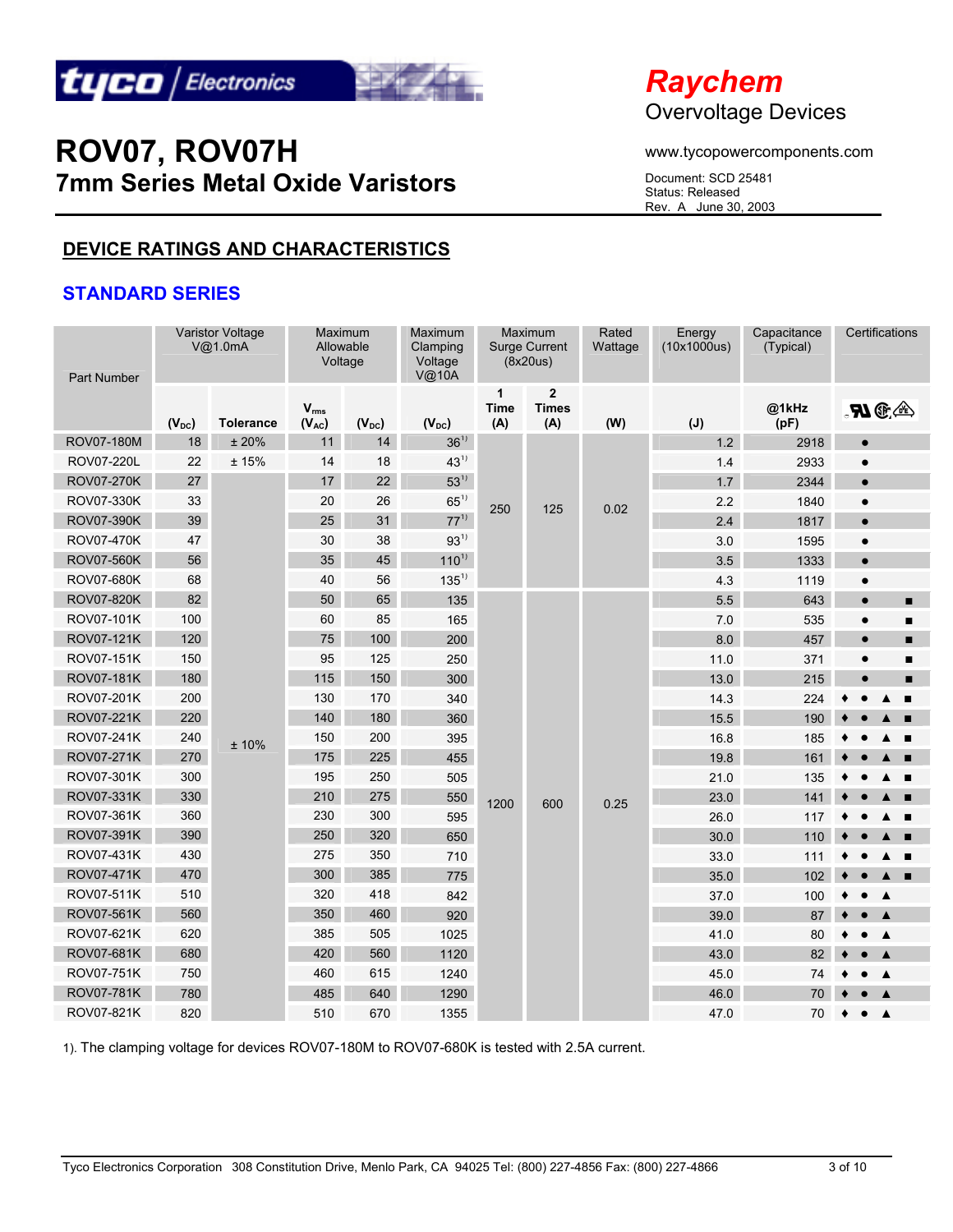

## *Raychem*  Overvoltage Devices

www.tycopowercomponents.com

Document: SCD 25481 Status: Released Rev. A June 30, 2003

## **PULSE LIFETIME RATING CURVES V-I CHARACTERISTIC CURVES**

#### **STANDARD SERIES STANDARD SERIES**

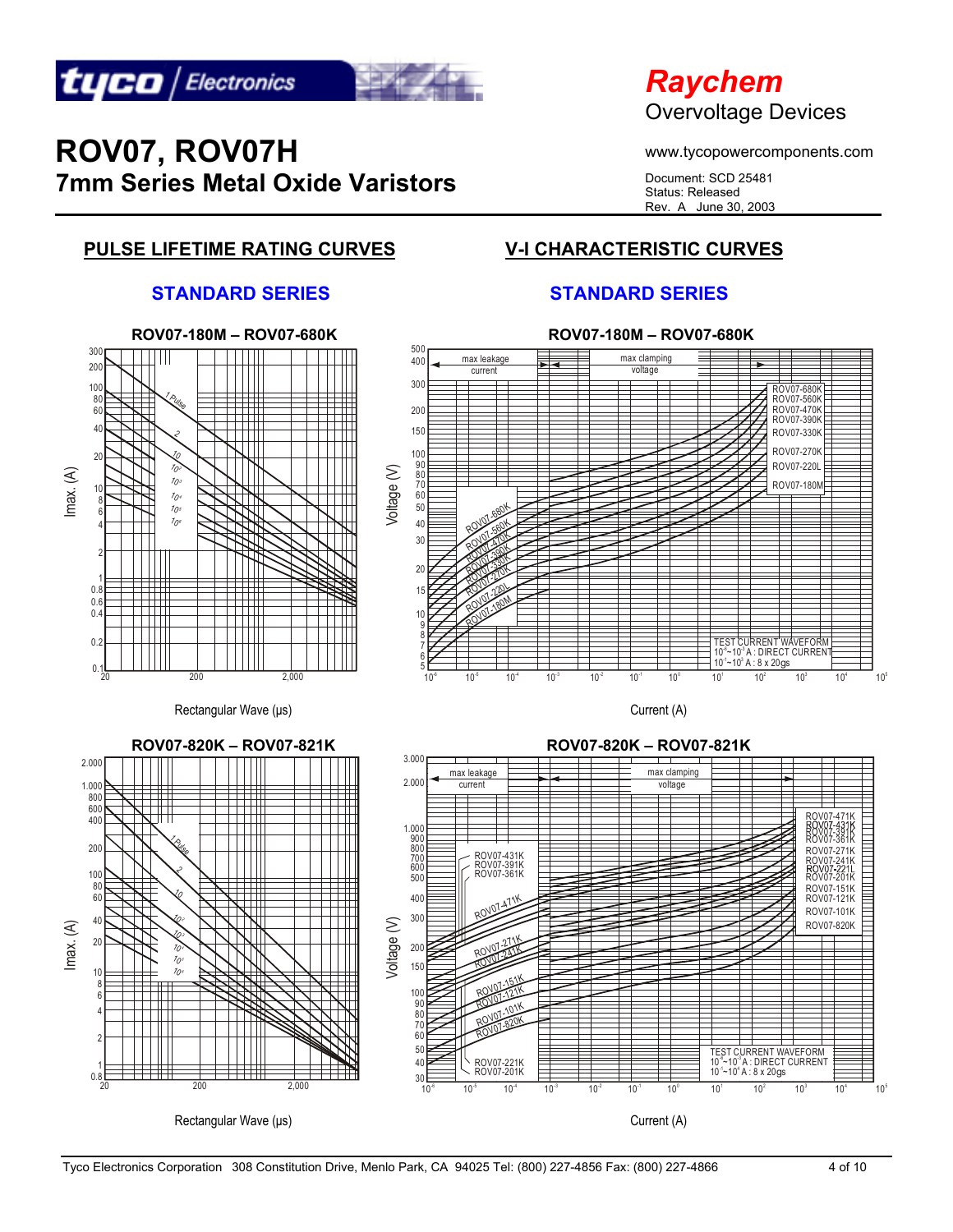



www.tycopowercomponents.com

Document: SCD 25481 Status: Released Rev. A June 30, 2003

## **DEVICE RATINGS AND CHARACTERISTICS**

### **HIGH SURGE SERIES**

| <b>Part Number</b> |            | <b>Varistor Voltage</b><br>V@1.0mA | Maximum<br>Allowable<br>Voltage |            | Maximum<br>Clamping<br>Voltage<br>V@10A |                  | Maximum<br><b>Surge Current</b><br>(8x20us) | Rated<br>Wattage | Energy<br>(10x1000us) | Capacitance<br>(Typical) | Certifications              |
|--------------------|------------|------------------------------------|---------------------------------|------------|-----------------------------------------|------------------|---------------------------------------------|------------------|-----------------------|--------------------------|-----------------------------|
|                    | $(V_{DC})$ | <b>Tolerance</b>                   | $V_{rms}$<br>$(V_{AC})$         | $(V_{DC})$ | $(V_{DC})$                              | 1<br>Time<br>(A) | $\mathbf{2}$<br><b>Times</b><br>(A)         | (W)              | $(\mathsf{J})$        | @1kHz<br>(pF)            | $\mathbf{N}$ G. $\triangle$ |
| <b>ROV07H180M</b>  | 18         | ±20%                               | 11                              | 14         | $36^{1}$                                |                  |                                             |                  | 1.5                   | 2920                     | $\bullet$                   |
| <b>ROV07H220L</b>  | 22         | ±15%                               | 14                              | 18         | $43^{1}$                                |                  |                                             |                  | 1.7                   | 2930                     | $\bullet$                   |
| ROV07H270K         | 27         |                                    | 17                              | 22         | $53^{11}$                               |                  |                                             |                  | 2.1                   | 2340                     | $\bullet$                   |
| ROV07H330K         | 33         |                                    | 20                              | 26         | $65^{1}$                                | 500              | 250                                         | 0.02             | 2.8                   | 1840                     | $\bullet$                   |
| ROV07H390K         | 39         |                                    | 25                              | 31         | $77^{1}$                                |                  |                                             |                  | 3.0                   | 1820                     | $\bullet$                   |
| ROV07H470K         | 47         |                                    | 30                              | 38         | $93^{1}$                                |                  |                                             |                  | 3.8                   | 1600                     | $\bullet$                   |
| <b>ROV07H560K</b>  | 56         |                                    | 35                              | 45         | $110^{1}$                               |                  |                                             |                  | 4.4                   | 1330                     | $\bullet$                   |
| <b>ROV07H680K</b>  | 68         |                                    | 40                              | 56         | $135^{1}$                               |                  |                                             |                  | 5.4                   | 1120                     | $\bullet$                   |
| <b>ROV07H820K</b>  | 82         |                                    | 50                              | 65         | 135                                     |                  |                                             |                  | 7.0                   | 640                      | $\bullet$                   |
| <b>ROV07H101K</b>  | 100        |                                    | 60                              | 85         | 165                                     |                  |                                             |                  | 9.0                   | 540                      | $\bullet$                   |
| ROV07H121K         | 120        |                                    | 75                              | 100        | 200                                     |                  |                                             |                  | 11.0                  | 460                      | $\bullet$                   |
| <b>ROV07H151K</b>  | 150        |                                    | 95                              | 125        | 250                                     |                  |                                             |                  | 13.0                  | 370                      | $\bullet$                   |
| <b>ROV07H181K</b>  | 180        |                                    | 115                             | 150        | 300                                     |                  |                                             |                  | 16.0                  | 220                      |                             |
| <b>ROV07H201K</b>  | 200        |                                    | 130                             | 170        | 340                                     |                  |                                             |                  | 17.5                  | 220                      | ▲                           |
| <b>ROV07H221K</b>  | 220        |                                    | 140                             | 180        | 360                                     |                  |                                             |                  | 19.0                  | 190                      |                             |
| <b>ROV07H241K</b>  | 240        | ±10%                               | 150                             | 200        | 395                                     |                  |                                             |                  | 21.0                  | 190                      | $\blacktriangle$            |
| <b>ROV07H271K</b>  | 270        |                                    | 175                             | 225        | 455                                     |                  |                                             |                  | 24.0                  | 160                      |                             |
| ROV07H301K         | 300        |                                    | 195                             | 250        | 505                                     |                  |                                             |                  | 26.0                  | 140                      | ▲                           |
| <b>ROV07H331K</b>  | 330        |                                    | 210                             | 275        | 550                                     | 1750             | 1250                                        | 0.25             | 28.0                  | 140                      |                             |
| ROV07H361K         | 360        |                                    | 230                             | 300        | 595                                     |                  |                                             |                  | 32.0                  | 120                      | $\blacktriangle$            |
| <b>ROV07H391K</b>  | 390        |                                    | 250                             | 320        | 650                                     |                  |                                             |                  | 35.0                  | 110                      |                             |
| <b>ROV07H431K</b>  | 430        |                                    | 275                             | 350        | 710                                     |                  |                                             |                  | 40.0                  | 110                      |                             |
| <b>ROV07H471K</b>  | 470        |                                    | 300                             | 385        | 775                                     |                  |                                             |                  | 42.0                  | 100                      |                             |
| <b>ROV07H511K</b>  | 510        |                                    | 320                             | 418        | 842                                     |                  |                                             |                  | 45.0                  | 100                      | $\blacktriangle$            |
| <b>ROV07H561K</b>  | 560        |                                    | 350                             | 460        | 920                                     |                  |                                             |                  | 51.0                  | 85                       | $\blacktriangle$            |
| ROV07H621K         | 620        |                                    | 385                             | 505        | 1025                                    |                  |                                             |                  | 54.0                  | 80                       | $\blacktriangle$            |
| ROV07H681K         | 680        |                                    | 420                             | 560        | 1120                                    |                  |                                             |                  | 56.0                  | $80\,$                   | $\blacktriangle$            |
| <b>ROV07H751K</b>  | 750        |                                    | 460                             | 615        | 1240                                    |                  |                                             |                  | 58.0                  | 75                       | $\blacktriangle$            |
| <b>ROV07H781K</b>  | 780        |                                    | 485                             | 640        | 1290                                    |                  |                                             |                  | 59.0                  | 70                       | $\blacktriangle$            |
| <b>ROV07H821K</b>  | 820        |                                    | 510                             | 670        | 1355                                    |                  |                                             |                  | 60.0                  | 70                       | $\blacktriangle$            |

1). The clamping voltage for devices ROV07H180M to ROV07H680K is tested with 2.5A current.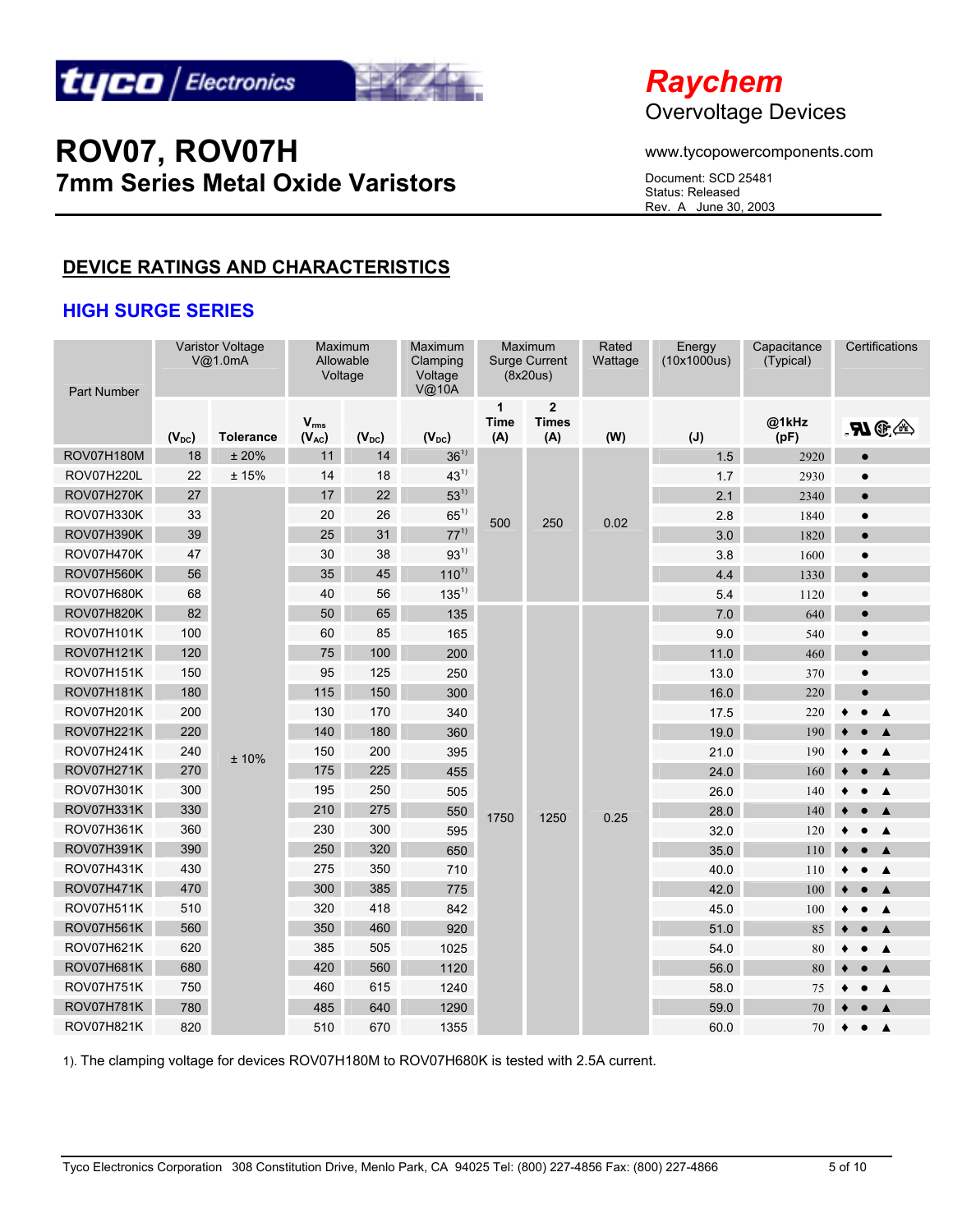

## *Raychem*  Overvoltage Devices

www.tycopowercomponents.com

Document: SCD 25481 Status: Released Rev. A June 30, 2003

## **PULSE LIFETIME RATING CURVES V-I CHARACTERISTIC CURVES**

#### **HIGH SURGE SERIES HIGH SURGE SERIES**



Tyco Electronics Corporation 308 Constitution Drive, Menlo Park, CA 94025 Tel: (800) 227-4856 Fax: (800) 227-4866 6 06 10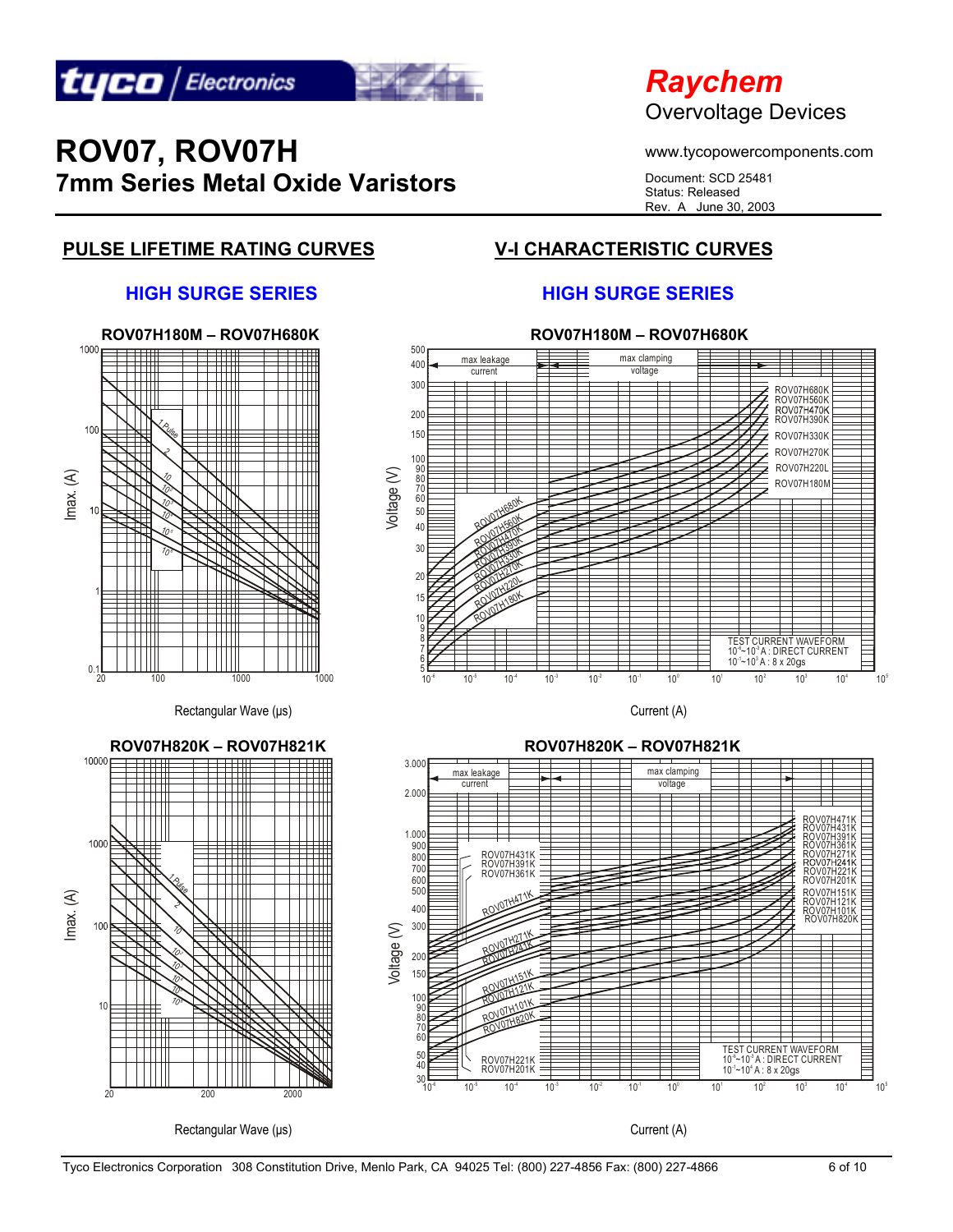



www.tycopowercomponents.com

Document: SCD 25481 Status: Released Rev. A June 30, 2003

## **DIMENSIONS**



# **KINKED LEAD TYPE STRAIGHT LEAD TYPE (-S)**<br>Dimension Table **Straight Straight Straight Straight Table** of C max., F, and B<sub>1</sub> max

| A max.        | 9.0  |
|---------------|------|
| $\ell$ ± 0.05 | 0.6  |
| $E \pm 1.0$   | 5.0  |
| B max         | 13.0 |
| $D_1$ min.    | 25.0 |
| D min         | 24.0 |



Table of C max., F, and  $B_1$  max.

| Type No. | C max. | F±0.8 | $B_1$ max. |
|----------|--------|-------|------------|
| 180M     | 4.5    | 0.8   | 12.0       |
| 220L     | 4.5    | 0.9   | 12.0       |
| 270K     | 4.7    | 0.9   | 12.0       |
| 330K     | 4.7    | 1.0   | 12.0       |
| 390K     | 4.7    | 1.2   | 12.0       |
| 470K     | 5.0    | 1.2   | 12.0       |
| 560K     | 5.0    | 1.4   | 12.0       |
| 680K     | 5.5    | 1.7   | 12.0       |
| 820K     | 3.8    | 0.8   | 12.0       |
| 101K     | 3.9    | 0.8   | 12.0       |
| 121K     | 4.1    | 0.9   | 12.0       |
| 151K     | 4.5    | 1.2   | 12.0       |
| 181K     | 4.1    | 1.0   | 12.0       |
| 201K     | 4.2    | 1.0   | 12.0       |
| 221K     | 4.3    | 1.1   | 12.0       |
| 241K     | 4.4    | 1.3   | 12.0       |
| 271K     | 4.6    | 1.4   | 12.0       |
| 301K     | 4.8    | 1.5   | 12.0       |
| 331K     | 4.9    | 1.5   | 12.0       |
| 361K     | 5.1    | 1.9   | 12.0       |
| 391K     | 5.3    | 2.0   | 12.5       |
| 431K     | 6.1    | 2.3   | 12.5       |
| 471K     | 6.4    | 2.3   | 12.5       |
| 511K     | 6.6    | 2.5   | 13.0       |
| 561K     | 6.9    | 2.8   | 13.0       |
| 621K     | 7.2    | 3.1   | 13.0       |
| 681K     | 7.5    | 3.4   | 13.0       |
| 751K     | 7.9    | 3.7   | 13.0       |
| 781K     | 8.1    | 3.9   | 13.0       |
| 821K     | 8.3    | 4.1   | 13.0       |

Tyco Electronics Corporation 308 Constitution Drive, Menlo Park, CA 94025 Tel: (800) 227-4856 Fax: (800) 227-4866 7 of 10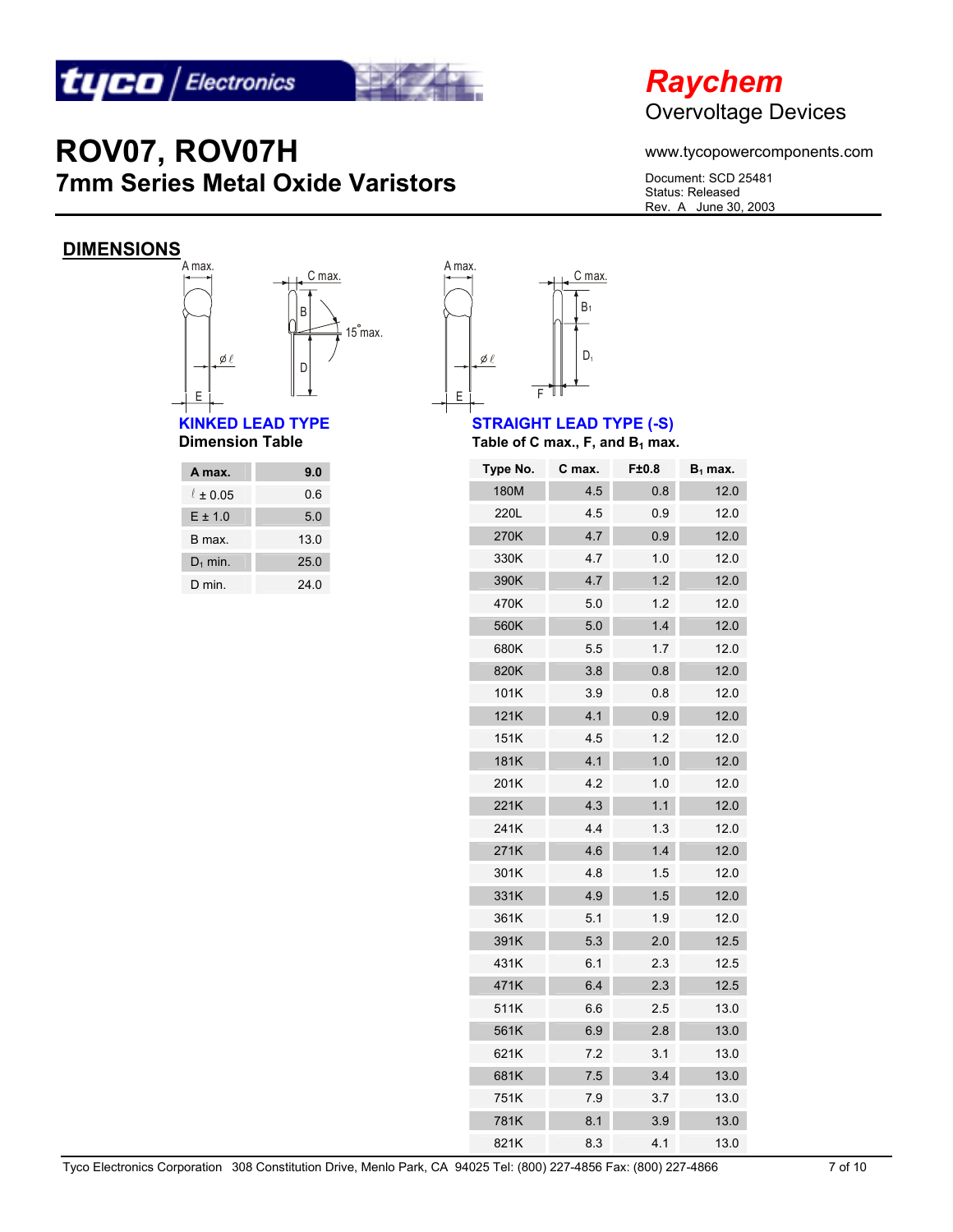

# *Raychem*  Overvoltage Devices

www.tycopowercomponents.com

Document: SCD 25481 Status: Released Rev. A June 30, 2003

## **PACKAGING**



| Packaging        | Bulk (box)                  | Reel               | Ammo                       |
|------------------|-----------------------------|--------------------|----------------------------|
| Box size (mm)    | 290 x 155 x 110             | 350 x 350 x 108    | $330 \times 240 \times 45$ |
| Carton size (mm) | $310 \times 328 \times 250$ | 371 x 371 x 590    | 354 x 515 x 258            |
| One carton with  | 4 Boxes                     | 5 Boxes (10 reels) | 10 Boxes                   |

| Part Number                                          | Bulk (box) | Reel | Ammo |
|------------------------------------------------------|------------|------|------|
| ROV07-180M to ROV07-470K<br>ROV07H180M to ROV07H470K | 5000       | 1500 | 1500 |
| ROV07-560K to ROV07-680K<br>ROV07H560K to ROV07H680K | 5000       | 1500 | 1000 |
| ROV07-820K to ROV07-331K<br>ROV07H820K to ROV07H331K | 5000       | 1500 | 1500 |
| ROV07-361K to ROV07-391K<br>ROV07H361K to ROV07H391K | 5000       | 1500 | 1000 |
| ROV07-431K to ROV07-471K<br>ROV07H431K to ROV07H471K | 5000       | 1000 | 1000 |
| ROV07-511K to ROV07-751K<br>ROV07H511K to ROV07H751K | 4000       | 1000 | 1000 |
| ROV07-781K to ROV07-821K<br>ROV07H781K to ROV07H821K | 4000       | 1000 | 1000 |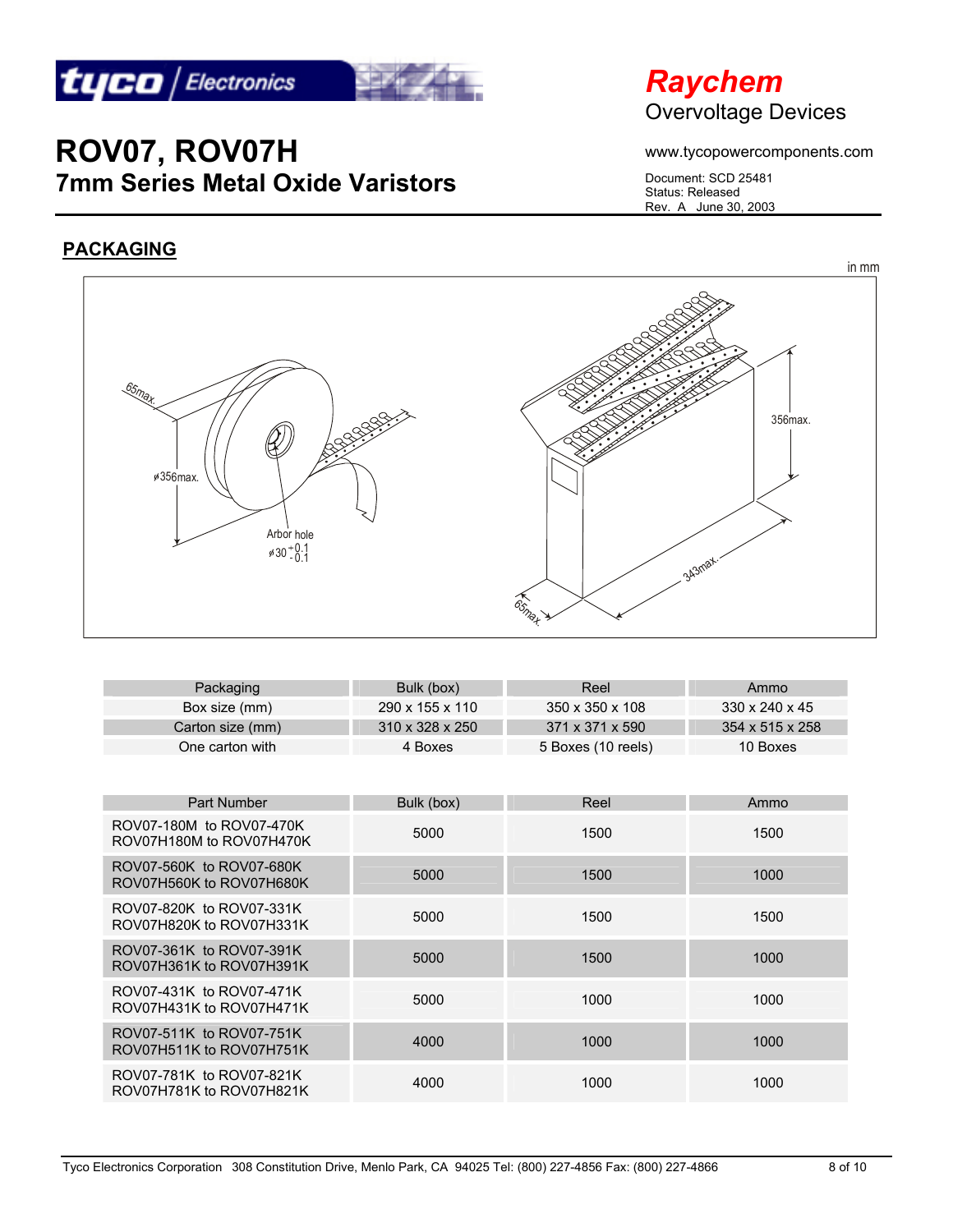

**TAPE AND REEL DIMENSIONS**



# **ROV07, ROV07H 7mm Series Metal Oxide Varistors**

1/2" Pitch

# *Raychem*  Overvoltage Devices

www.tycopowercomponents.com

Document: SCD 25481 Status: Released Rev. A June 30, 2003

#### **H1**(Kinked lead)  $\Lambda h$  $-\Delta h$ Ho(Straigt lead)  $\sum$ ā  $\widetilde{\mathsf{N}}$ **RE** F EI (Kinked lead) 1.0" Pitch  $P<sub>2</sub>$ Ho(Straight lead) ₹  $\bar{\mathbf{x}}$  $\mathsf{W}^0$ F) G  $P<sub>1</sub>$ O,  $P<sub>0</sub>$ Symbols **Item** Value  $\ell$  Cut out length  $\ell$  1.1mm max.  $H_1$  (Kinked lead) Height of kink  $H_1$  (Kinked lead) Height of kink  $H_0$  (Kinked lead) Height to seating plane 16.0  $\pm$  0.5mm Ho (Straight lead) Height of component from hole center 16.0-21.0mm ∆h Front to back deviation 0.0 ± 2.0mm  $18.0 + 1.0$  mm W Carrier tape width  $W_0$  Hold down tape width  $10.0$ mm  $9.0 + 0.75$  mm W<sub>1</sub> Sprocket hole position  $W_2$  Adhesive tape position 3.0mm max. F Component lead spacing  $5.0^{+0.8}_{-0.2}$  mm P Pitch of component 12.7 ± 1.0mm  $P_0$  Sprocket hole pitch 12.7  $\pm$  0.3mm  $P_1$  Lead length from hole center to lead  $3.85 \pm 0.7$ mm  $P_2$  Length from hole center to disk center 6.35  $\pm$  1.3mm D<sub>0</sub> Sprocket hole diameter 4.0 ± 0.2mm

d **Lead wire diameter** 0.6 ± 0.05mm T Disk thickness See C. max table  $t_1$  Total thickness tape  $\overline{0.7 \pm 0.05}$ mm t<sub>2</sub> Total thickness 1.6mm max.